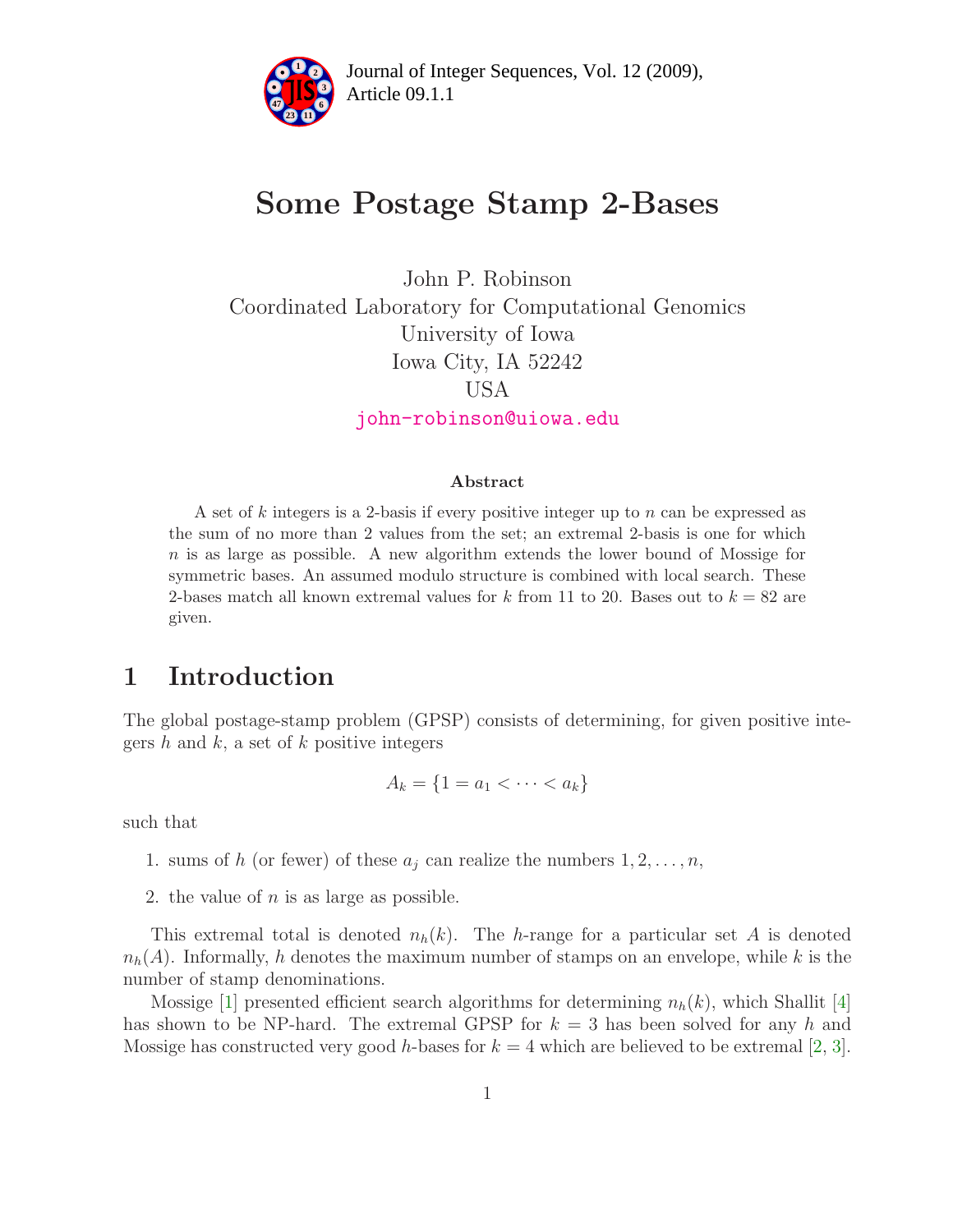This note considers only the  $h = 2$  case. Most of the known extremal GPSP 2-bases are symmetric, i.e.,  $a_i + a_{k-i} = a_k$  for  $i = 1, \ldots, k$ . For some values of k there are several extremal 2-bases solutions. For  $k = 11$ , there are 4 solutions, two of them being symmetric. The instance  $k = 10$  is the only known case with no symmetric extremal solution.

Mossige  $[1]$  gave extremal symmetric 2-bases for k from 15 to 30 (Table 4). To date, these out to  $k = 20$  have been shown to be globally extremal (see [A001212](http://www.research.att.com/cgi-bin/access.cgi/as/~njas/sequences/eisA.cgi?Anum=A001212) of Sloane's table [\[5\]](#page-3-4)). Our search algorithm uses some properties of these bases.

#### 2 Construction

We consider only the  $h = 2$  case and will generate symmetric 2-bases, i.e.  $a_i + a_{k-i} = a_k$  for  $i = 1, \ldots, k$ . Let s denote a repeated central difference following an initial preamble, e.g., row 4 of Table 4 [\[1\]](#page-3-0),  $k = 18$ , has the first half difference sequence 1, 2, 1, 1, 3, 6, 6, 6, 6, and we say  $s = 6$ . The complete difference sequence is k elements long with the second half the reverse of the first half.

We refer to s as the stride of the bases. The initial s elements  $a_i$  we call the preamble; the central basis elements  $a_i$  corresponding to the differences of s we call the amble. Mossige  $[1]$  has the same 6 element preamble  $(1, 2, 1, 1, 3, 6)$  for the first 7 values of k; the amble just gets longer as k increases.

From Table 4 [\[1\]](#page-3-0) we observe the following for these globally extremal bases:

**Property 1:** The first  $s - 1$  elements  $a_j$  have distinct nonzero residues modulo s.

**Property 2:** Element  $a_s$  repeats a nonzero residue modulo  $s$ .

**Property 3:** The first s elements match any following sequence of difference values s.

Preamble construction:

- 1. Assume a positive integer value for s.
- 2. Enumerate all possible s element 2-range preambles with properties 1 and 2.
- 3. Report those sets with property 3 with maximum  $a_s$ .

It is easy to show that this construction is an algorithm. Property 1 is combined with admissibility to prune the combinations. Table [1](#page-2-0) lists the experiential number of preamble cases that were examined. This number grows by a factor of about 4 for each increment in s. We call a resulting preamble a  $PA$  which has two parameters s and  $a_s$ .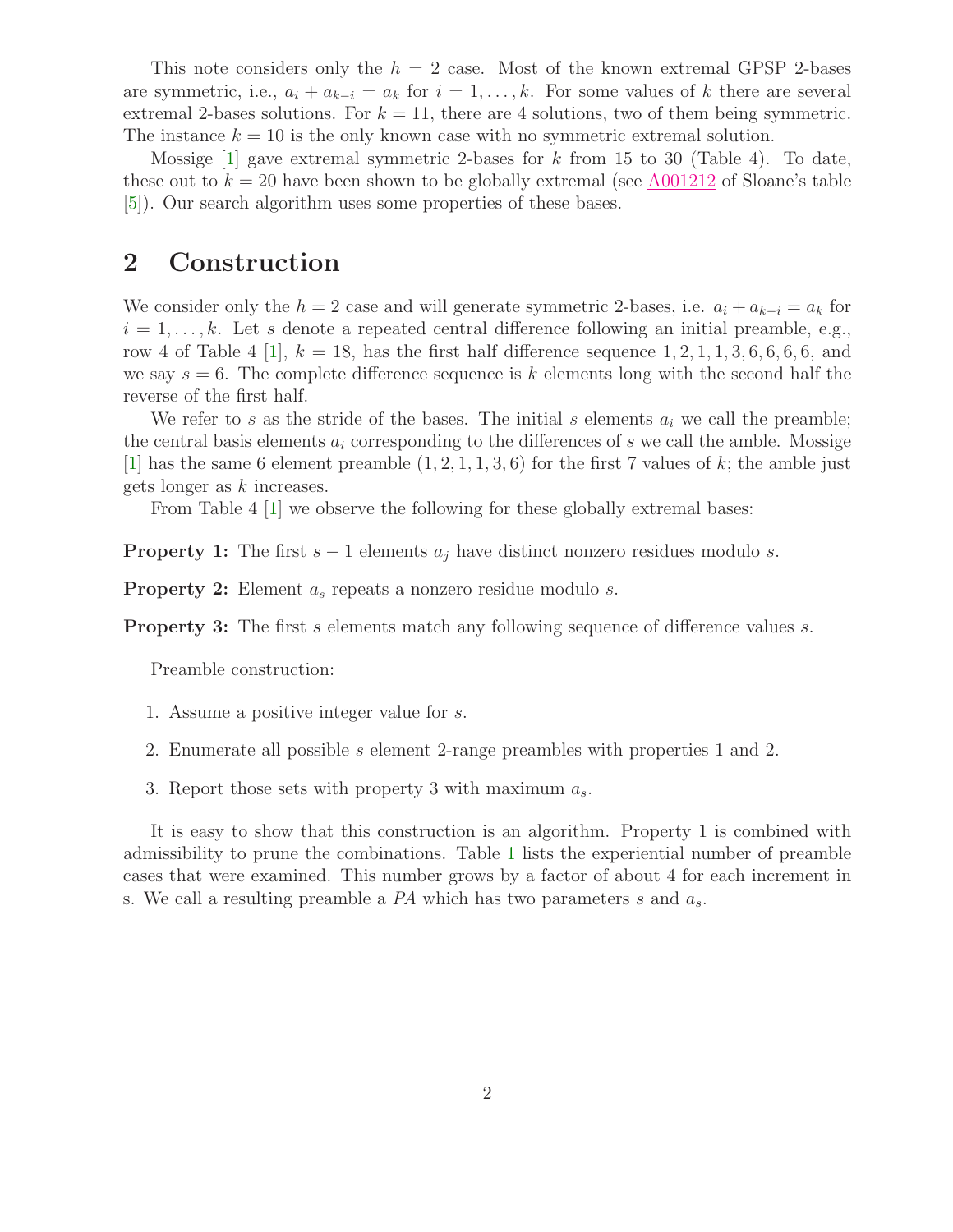<span id="page-2-0"></span>Table 1: Number of candidate preamble cases for various stride lengths s.

| Stride $s$ | Cases   | Stride $s$ | Cases         |
|------------|---------|------------|---------------|
| 11         | 192     | 18         | 1,044,846     |
| 12         | 634     | 19         | 3,822,468     |
| 13         | 1,654   | 20         | 17,365,943    |
| 14         | 6,277   | 21         | 69,076,273    |
| 15         | 18,757  | 22         | 334,698,203   |
| 16         | 73,775  | 23         | 1,438,317,540 |
| 17         | 246,196 | 24         | 7,367,635,861 |

From a PA we can construct a basis for  $k > 2s$ . The PA and its reversal have 2s elements; thus the length of the amble is  $k - 2s$ . The largest element  $a_k$  is equal to the sum of all the differences. For a symmetric basis,  $n_2(A) = 2a_k$ , and

 $n_2(A) = 2ks + 4a_s - 4s^2$  for  $k \ge 2s$ .

Note that this 2-range grows as  $4a_s$ . Our construction yields all known extremal GPSP 2-bases for  $k > 11$  [\[5\]](#page-3-4). Representative most efficient PAs are listed in Table [2.](#page-2-1)

<span id="page-2-1"></span>Table 2: Most efficient PAs for  $s = 11, \ldots, 24$ 

 $s \{a_s\}$  {1, 3, 4, 7, 8, 9, 16, 17, 21, 24, 35} {1, 2, 5, 7, 10, 11, 19, 21, 22, 25, 29, 30, 43} {1, 2, 5, 6, 8, 9, 13, 19, 22, 27, 29, 33, 40, 41, 56} {1, 2, 5, 8, 10, 12, 19, 22, 23, 25, 30, 31, 36, 43, 45, 61} {1, 2, 3, 6, 9, 11, 12, 15, 16, 27, 32, 37, 45, 48, 52, 55, 61, 62, 80} {1, 2, 4, 5, 11, 13, 14, 19, 29, 35, 37, 43, 46, 47, 50, 52, 56, 58, 68, 88} {1, 2, 3, 6, 10, 14, 17, 19, 26, 29, 36, 41, 49, 51, 54, 55, 58, 60, 67, 74, 95} {1, 3, 5, 7, 8, 12, 14, 18, 26, 32, 33, 42, 43, 50, 60, 63, 68, 79, 81, 83, 97, 105} {1, 2, 3, 5, 9, 12, 15, 17, 23, 28, 32, 35, 37, 44, 45, 66, 79, 82, 86, 91, 94, 102, 112, 118}

## 3 Observations

Some values of s yield poor bases, e.g.  $s = 7$  is bested by either  $s = 6$  or  $s = 8$ . Other values have singular points e.g.  $s = 10$  has 2 symmetric bases [\[1\]](#page-3-0) which tie  $s = 9$  and  $s = 11$  at  $k = 30$ . In Table 3 we report a best s for k from 30 to about 82. The corresponding PAs are in Table [2.](#page-2-1)

The bases constructed from Table [2,](#page-2-1) for the ranges in Table [3,](#page-3-5) are all above the  $2k^2/7$ lower bound construction of Mossige [\[1\]](#page-3-0). Our bases suggest extremal  $n_2(k)$  of about  $5k^2/16$ .